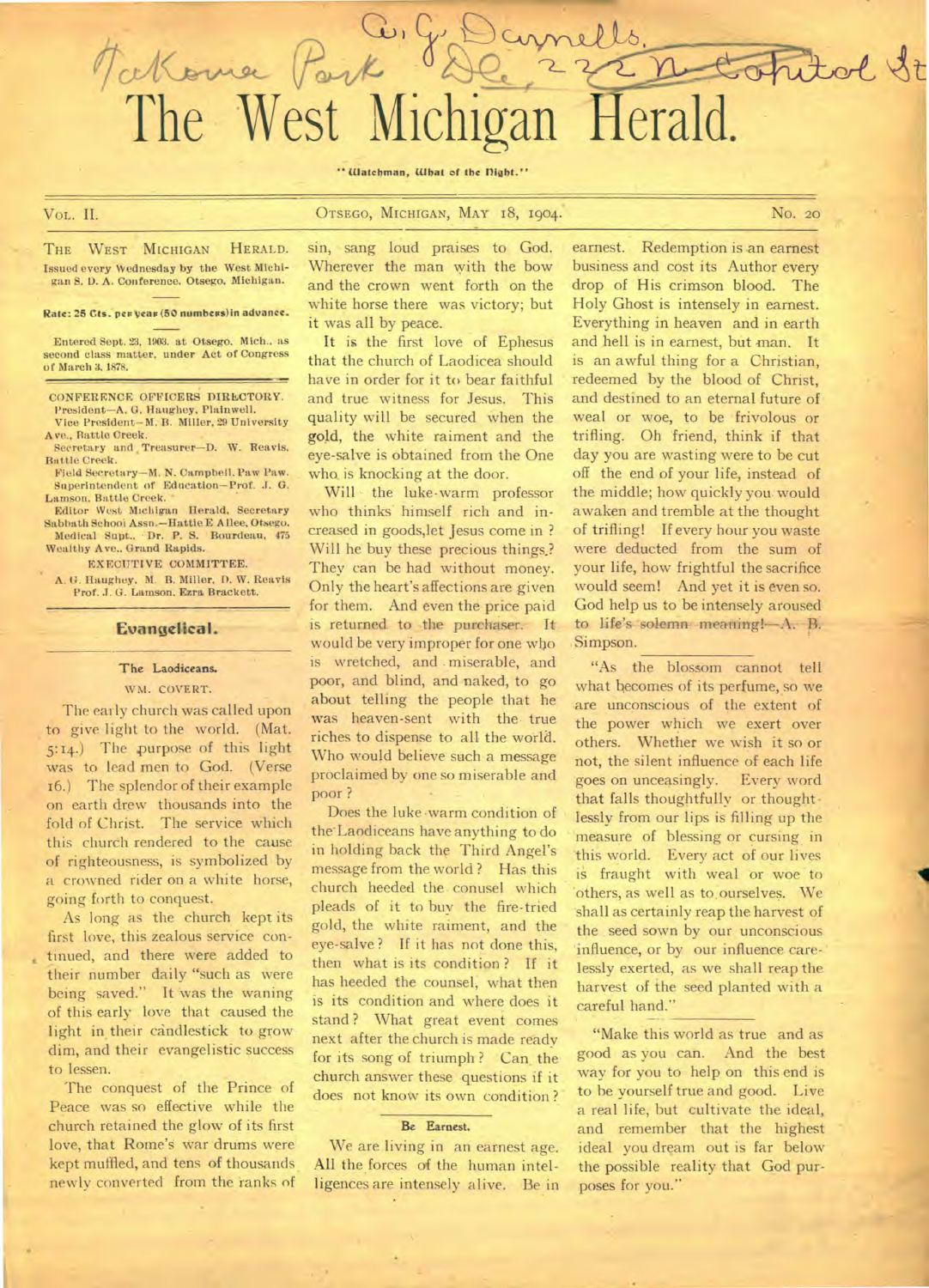# THE WEST MICHIGAN HERALD. May 18, 1904

# Educational.

## Personal Work With Children.

It is a well-established fact that in order to gain any sort of controling influence over children, we must first of all get close to their lives and affections. We must know them thoroughly; and they, in turn, must know and trust us.

We cannot easily deceive them as to our worthiness. A child's eyes are clear and keen, and though he may be innocent of the falseness and sham of the world, himself, yet he can detect it in the grownups with an almost marvelously unerring judgment. A child's confidence is a sacred thing; he does not bestow it upon one until he sees that the recipient is worthy. It is plain, therefore, that we must strive to be worthy of the love and confidence we seek; then we may teach them to trust us, and they will see that we are in sympathy with their lives, their joys and sorrows.

We must not try to talk down or live down to them. We are going in the wrong direction if we do that. Children live in the clouds, at their best moments; they aspire to ideals of perfections which we would not dream of. They have not been taught soberness of judgment and reasonable proportion by life's bitter failures, and far be it from us to lower their standards or their enthusiasms. Rather let us if we can, rise to their levels, and be one of them and with them. Then we can lead them as we will.

Can we bring about this close companionship between ourselves and our pupils in class-work alone? I think not. That work needs the aid, the strengthening, of the personal touch of the teacher upon each individual pupil's heart and life. It is only when we can draw each heart to us by a.separate cord of individual love and interest that we can bind the class into a whole, mighty for good and strong in possibilities.

If we will be strong factors in the lives of our pupils, we must know them in their home lives, their school lives, their work and play. We may call upon them; we may gather them in our own parlors, greet them on the street; but always we should -be their friends and ready helpers. Do we not stand somewhat in the same relation to them as the pastor of of the church does to their fathers and mothers? Let us, then, if we accept the office, try to fill it well.

But it is the confidential, tenderly spoken word, to one child alone, at some golden instant of opportunity, which weighs in the balance of life's decisions. A word of earnest, heartfelt praise. to the boy or girl who has tried and gained some small victory over sin; a gentle word or look of sorrow for one who has failed, with the never-tobe-omitted hope for the future's bettering; a quiet little talk of counsel for the perplexed or tried or troubled ones—these are the things which count after all.

Let them be spoken in the home of child or teacher, or on the street, even in. the pause of waiting for a car—oh! the world is full of golden chances. Do we look for them and find them ? But wherever or however the chance comes, we must know the child—his life and thoughts, his hopes and fears—he must know us, and we must be worthy. If one of the links be broken, the chain is broken too; and the opportunities we seek and need will not appear to us. Let us forge them with prayer. and then 'go hopefully forth to-our beautiful work.

There are two little words in our language which I alway admired-"try" and "trust." Until you try you know not what you can or can not effect; and if you make your trials in the exercise of trust in God, mountains of imaginary difficulties will vanish as you approach them, and facilities which you never anticipated will be afforded.—JOHN WILLIAMS.

### **John** Wesley's Health **Hints.**

Use that kind and measure of food which experience shows to be most conductive to health and strength. Abstain from all mixed or highly seasoned food. Eat as sparingly as you can, consistant with ease and strength.

Water is the most wholesome of all drinks. It quickens the appetite and strengthens the digestion.

Use as much exercise daily in the open air as you can without weariness. Go to bed early and rise betimes.

Above all, add that old unfashionable medicine, prayer; and have faith in God.

Coffee and tea are extremely harmful to persons..

The flesh-brush is a most useful exercise, especially to strengthen any part that is weak.

The cold bath is a great advantage to health. It prevents an abundance of diseases; it promotes perspiration, improves the circulation of the blood, and prevents danger of catching cold. Catching cold is one great source of disease. Whenever there appears the least sign of this, let it be removed by gentle sweats.

The love of God is the sovereign remedy of all miseries. It effectually prevents all the bodily disorders and passions by keeping the passions themselves in due bounds, and by the unspeakable joy and perfect calm serenity and tranquility which it gives the mind, it becomes the most powerful of all means of health and long life.

If the church is to rescue the world, it must give the gospel trumpet another and a different tone. It must teach physical righteousness, as well as moral recititude. It must teach a gospel of diet, of bath, of exercise, of cleanliness, of domestic sanitation, etc.

Divine forbearance and protecting care are ever in exercise to preserve souls from destruction.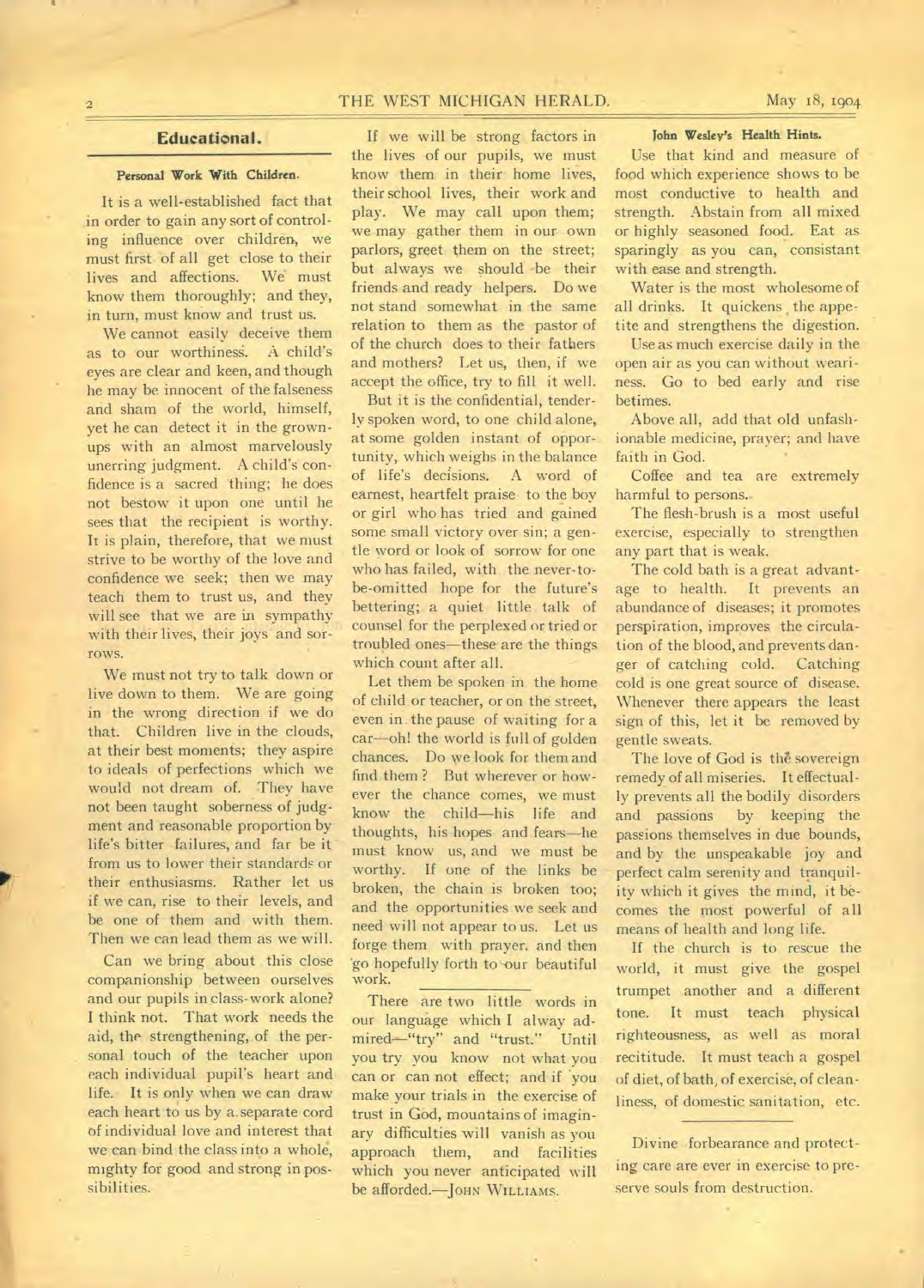## **flews From the Field.**

## **Orangeville.**

There are many in this enlightened land of the free who have not yet heard of the love of a Saviour who died on Calvary's tree. These are not all to be found in the crowded city, but near to Nature's heart are many who must yet hear of a risen Saviour. Some have already entered this field of pioneer work, and we feel that others will also be willing to make the sacrifice for Christ's sake. About one year ago Brother J. A. Starr and wife, Dr. Lillis-Wood Starr, with their little family moved from Battle Creek to Orangeville, Michigan, where they have labored as selfsupporting missionaries. From a recent communication from them we take the liberty of quoting the following, which is only one of many similar experiences, believing all will be interested in the work which is being carried on at this place.

"Our family consisting of Theodore Johnson, sisters Etta and Martha Cornish, my wife, two children and, myself, are all missionaries and the Lord is sustaining us. All winter we have been interested in a man and his wife and two children (twins a boy and girl) eight years old this month. The boy is, and always has been, helpless and has to be lifted about. The people have had two deaths in their family in less than one year and much sickness. We have taken the helpless child to our home frequently for periods of a few days to weeks, and in many other ways have shared their burdens with them.

Recently the old home property was divided up among the heirs, and this family find themselves set out of a very large dwelling house to begin life on 8o acres of stony land and to live in a log cabin which no man has dwelt in for many years. The wife was then called to go near Otsego to care for her father during his last illness.

The neighbors took the little girl and we took the boy. Taking advantage of the woman's absence one morning we drove to the log cabin, and cleaned, white-washed and papered, also put down one carpet. The experiences we are having are briefly recorded in Isaiah 54th and 58th chapters. Songs of praise went up from the cabin as we worked and scripture quotations covering living experiences were recited. "And they that shall be of thee shall build the old waste places; thou shalt raise up the foundations of many generations."

The crippled boy has come to love our hours of worship and the Sabbath for he does not hear the voice of prayer at home. Last week the mother returned from burying her father, and as she was much worn from her long vigil, we put her to bed on rest cure for a few days. We placed the helpless child on the bed by his mother, and he asked her, Mamma, you will keep the Sabbath, will you not?" Again and again did the child press the same question until the mother said,—"Why, yes Clare, I think I will."

We are giving our lives to the people here and supporting ourselves by honest toil. No charges have yet been made for medical service. Much of our work of every kind has been bestowed upon those who could not pay. The mother above referred to has frequently told us that she does not know what they would have done this winter except for our help and sympathy. We have given them scripture and comfort. The Lord has afforded us many opportunities in this field to "magnify the law and make it honourable." In various ways we are getting close to souls and expect to win some. Souls are the hire we crave, and this craving helps us endure many things that would otherwise be hardships.

Etta and Martha recently organized a Sunday School at Hogster. I have been down two Sundays and hope to-interest some of the men about the saw mill in the study of the word.

This is a desolate field and there are many needy souls, and more opportunties for service than we can possibly fill. Sometimes we wish for more than twenty-four hours in a day as so much work invites our attention. The limitations of our powers as measured against the demands of the field drive us to God for wisdom that each monent may count and no energy be lost."

## Grand Rapids.

From a recent communication from Sister Jennie DeYoung of Grand Rapids, we note with interest the progress of the Bible work and quote as follows:—

"At present there are eight families with whom I am holding Bible readings. Several others who are not in health expect my regular visits for a short talk each week. Six of the families mentioned are Hollanders. Once a week I meet a company of young ladies for a study. Four of my readers have already decided to observe the Sabbath,

Not long ago I met a lady who told me that the Lord had shown her that infant baptism was not taught in the word of God. She also said if the Lord made it plain to her that the Sabbath was binding, that with His help she would keep it. The Spirit of the Lord witnessed to the written word and she became fully persuaded that she should observe the Sabbath and is very happy in the new light found."

God has promised that His word shall not return unto Him void. Let us be faithful in scattering the precious seeds of truth, which when Watered with the dews of His grace' will yield a rich harvest.

Present opportunities, if rightly used are as great as the world need ask.—ANNA **ROBERTSON BROWNING.**